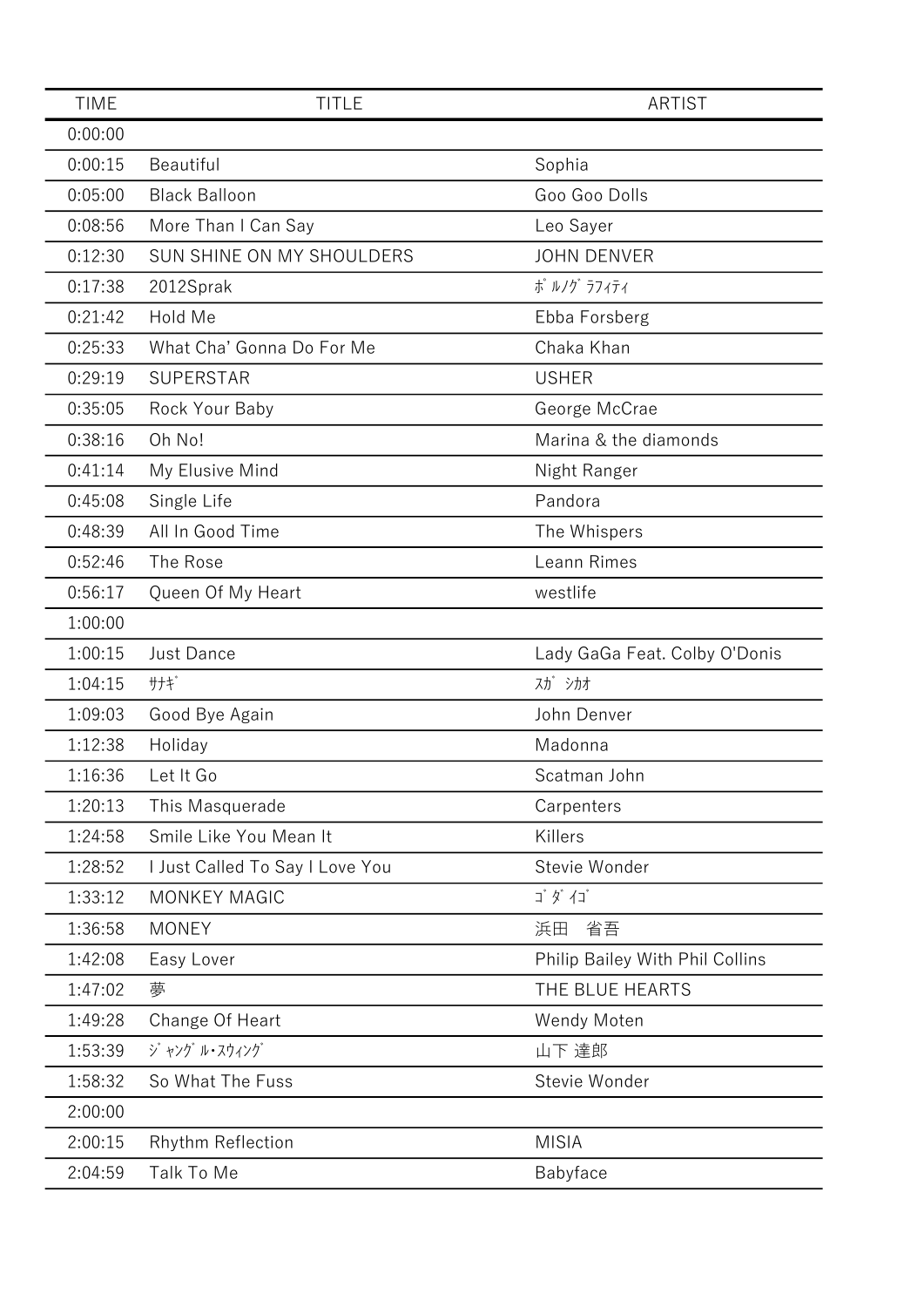| <b>TIME</b> | <b>TITLE</b>                | <b>ARTIST</b>                           |
|-------------|-----------------------------|-----------------------------------------|
| 2:09:44     | You                         | Janet Jackson                           |
| 2:14:27     | ここにいるよ                      | Soulja feat. 青山<br>テルマ                  |
| 2:19:50     | 歩み                          | GReeeeN                                 |
| 2:24:01     | Crying Lightning            | <b>Arctic Monkeys</b>                   |
| 2:27:41     | Girl U Love                 | Crystal Kay                             |
| 2:32:03     | 君に振れるだけで                    | Curio                                   |
| 2:37:21     | Long Train Runnin'          | The Doobie Brothers                     |
| 2:41:00     | Fill Me In                  | Caraig David                            |
| 2:45:09     | ワルツ                         | スネオヘアー                                  |
| 2:49:50     | 心拍数 2002.10.21なら100年会館      | 山崎 まさよし                                 |
| 2:54:36     | 裸 $\sim$ Nude $\sim$        | Vo Vo Tau                               |
| 2:58:24     | ストロへ リー                     | Sads                                    |
| 3:00:00     |                             |                                         |
| 3:00:14     | 湘南 My Love                  | <b>TUBE</b>                             |
| 3:04:41     | <b>Baby Grand</b>           | <b>Billy Joel Duet With Ray Charles</b> |
| 3:08:43     | I Don't Mind                | Elisha La'verne                         |
| 3:12:22     | すてきなあたしの夢                   | <b>AJICO</b>                            |
| 3:17:23     | Celebration                 | C.J.Lewis                               |
| 3:20:52     | You're my sunshine          | <b>EXILE</b>                            |
| 3:24:54     | All That I Can Say          | Mary J.Blige                            |
| 3:28:14     | <b>5 COLORS IN HER HAIR</b> | <b>McFLY</b>                            |
| 3:31:11     | <b>NEW PARADISE</b>         | w-inds.                                 |
| 3:36:10     | Remenber                    | <b>Swinging Popsicle</b>                |
| 3:41:37     | The Captain Of Her heart    | Double                                  |
| 3:45:33     | Sunshine                    | Coko                                    |
| 3:49:32     | Chronopsychology            | M-Flo                                   |
| 3:53:20     | Anthem                      | The Wildhearts                          |
| 3:56:58     | Speak My Language           | Inner Circle                            |
| 4:00:00     |                             |                                         |
| 4:00:43     | Fly Like An Eagle           | Seal                                    |
| 4:04:55     | Straight Up                 | <b>Chante Moore</b>                     |
| 4:08:31     | Something For The Pain      | Bon Jovi                                |
| 4:13:16     | You Want More               | holly cole                              |
| 4:17:45     | <b>SPARKLES</b>             | bird                                    |
| 4:23:24     | Summer Dream                | Tube                                    |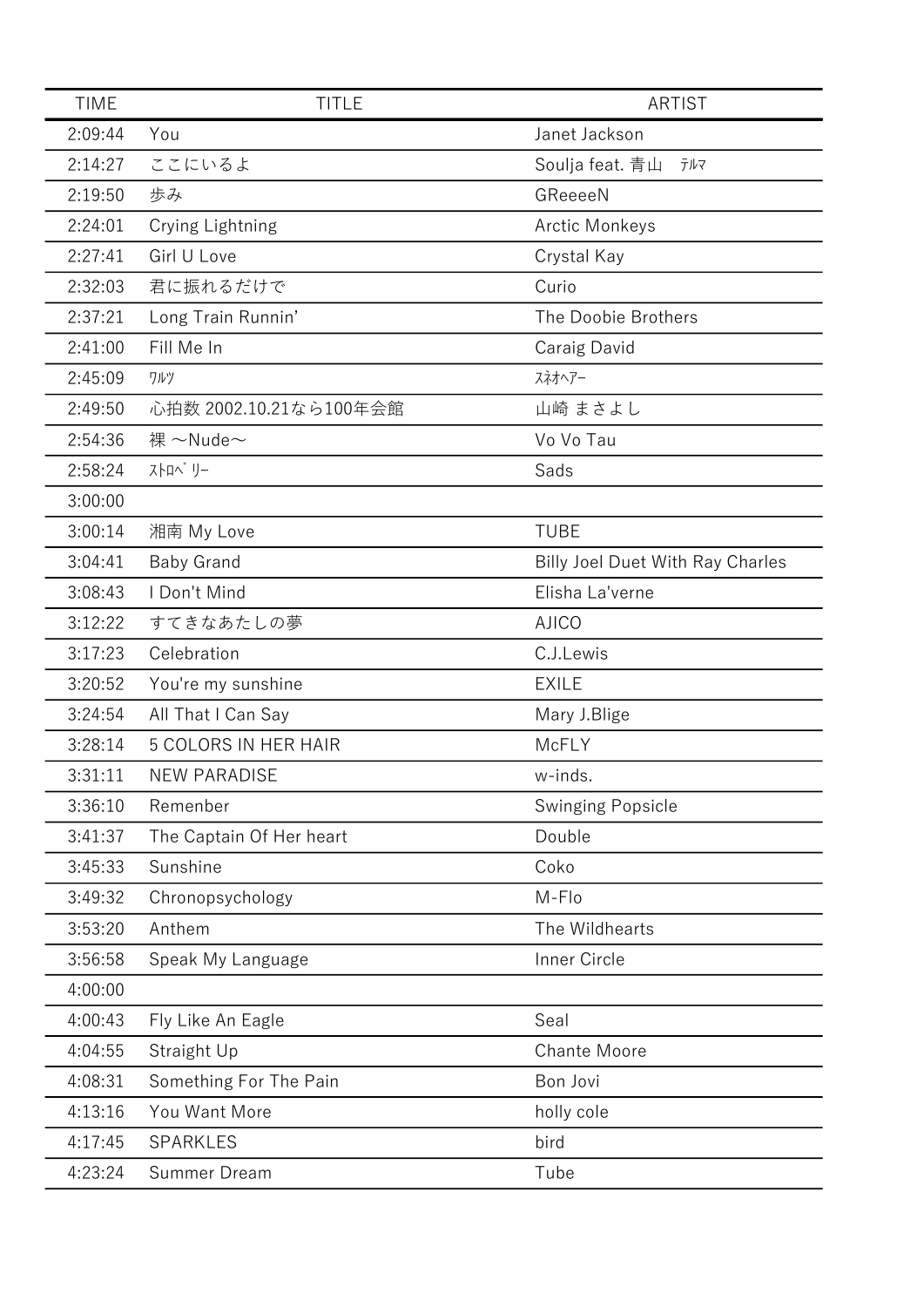| <b>TIME</b> | <b>TITLE</b>                    | <b>ARTIST</b>                  |
|-------------|---------------------------------|--------------------------------|
| 4:27:31     | I Feel The Earth Move           | Carole King                    |
| 4:30:28     | I Wanna Know                    | Joe                            |
| 4:35:23     | Ain't No Other Man              | Christina Aguilera             |
| 4:39:10     | Boys And Girls                  | Tony Toni Tone (Rap By AMG)    |
| 4:42:36     | 雨と泪                             | ゆず                             |
| 4:46:03     | Game Over (魅惑のモンキーマジック)         | Spiral Life                    |
| 4:51:00     | <b>Blah Blah Blah</b>           | Ke\$ha Feat. 30H!3             |
| 4:53:52     | Get Funky, Go Sista             | <b>Funky Diamonds</b>          |
| 4:56:57     | 中央線                             | 矢野 顕子                          |
| 5:00:00     |                                 |                                |
| 5:00:00     | Right Now (Na Na Na)            | Akon                           |
| 5:04:02     | <b>Steal Your Thunder</b>       | Prefab Sprout                  |
| 5:07:39     | Rosa                            | 中山 美穂                          |
| 5:12:49     | ON THE RADIO (日本語ヴァージョン)        | 小柳 ゆき                          |
| 5:16:50     | When I'm Up                     | Grate Big Sea                  |
| 5:20:11     | Sing a Song                     | Skoop On Somebody              |
| 5:25:08     | Susie Darlin'                   | Robin Luke                     |
| 5:27:44     | Free                            | Tica                           |
| 5:31:53     | Young Floks                     | Peter Bjorn And John           |
| 5:36:31     | Don't You Want Me               | <b>JODY WATLEY</b>             |
| 5:40:35     | I Drive Myself Crazy            | 'N Sync                        |
| 5:44:31     | <b>Brand New Day</b>            | <b>Sting</b>                   |
| 5:49:50     | The Only Living Boy In New York | Everything But The Girl        |
| 5:53:58     | The Color Of Roses              | Beth Nielsen Chapman           |
| 5:58:45     | Falling In Love Again           | Eagle-Eye Cherry               |
| 6:00:00     |                                 |                                |
| 6:00:14     | miss you                        | m-flo loves melody. & 山本<br>領平 |
| 6:06:06     | Little Piece Of Heaven          | Neville Brothers               |
| 6:10:07     | Army                            | Ben Folds Five                 |
| 6:13:29     | 不死身の花                           | ザ・ハイロウズ                        |
| 6:17:18     | sing, sing                      | 大橋トリオ                          |
| 6:22:08     | Seasons In The Sun              | <b>Terry Jacks</b>             |
| 6:25:34     | SCANDALOUS                      | MIS-TEEQ                       |
| 6:29:32     | Angel                           | Akon                           |
| 6:33:06     | I'll Do Anything                | Heavy D                        |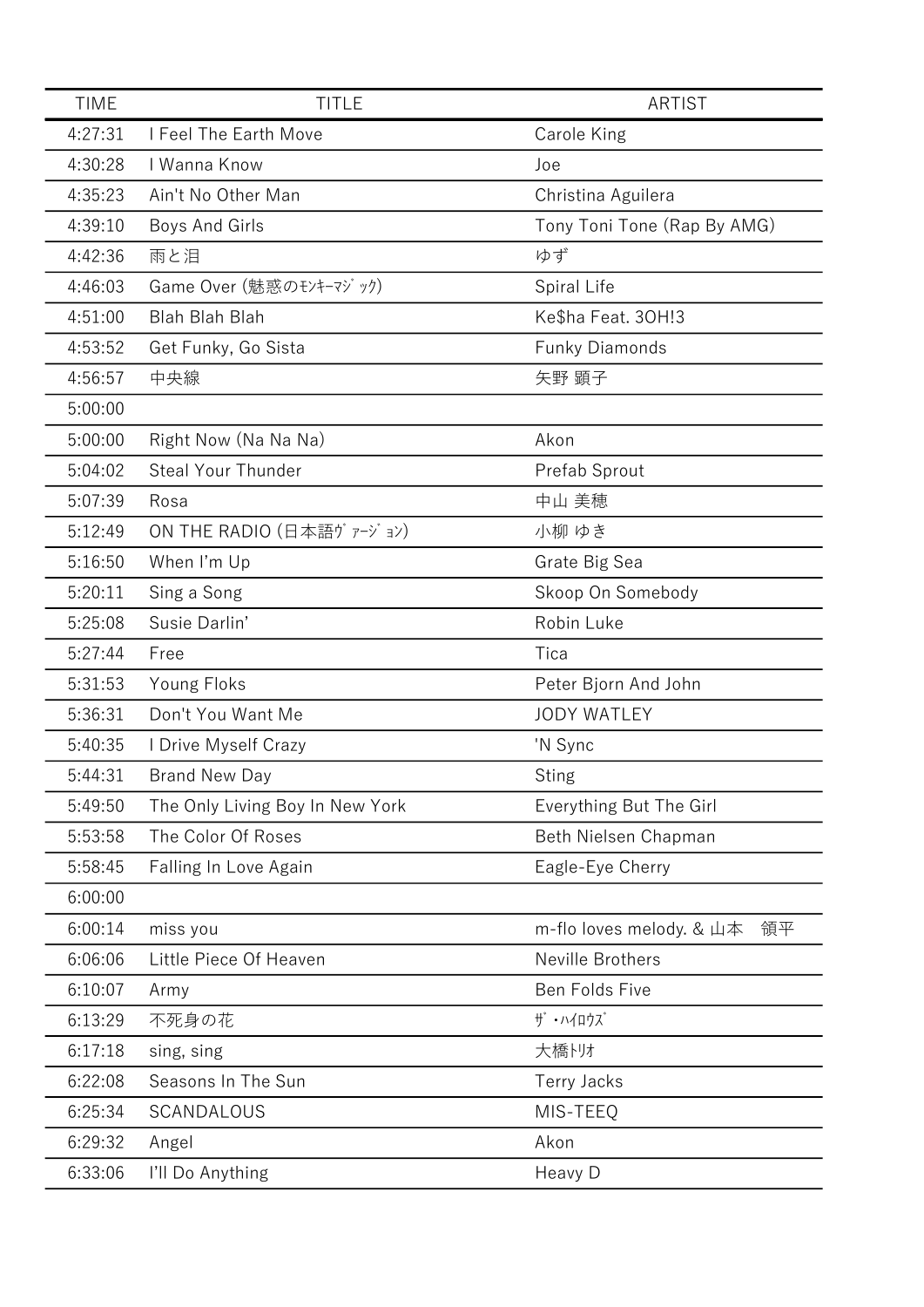| <b>TIME</b> | <b>TITLE</b>                        | <b>ARTIST</b>                 |
|-------------|-------------------------------------|-------------------------------|
| 6:36:54     | <b>Bad Dance!</b>                   | Wuz 1 b? (7+t)                |
| 6:40:55     | The First Time Ever I Saw Your Face | <b>Aaron Neville</b>          |
| 6:44:57     | Because You Loved Me                | James Grear & Co.             |
| 6:48:51     | Stupid Girl                         | Garbage                       |
| 6:53:09     | The Blue Cafe                       | Chris Rea                     |
| 6:57:50     | 風をあつめて                              | 玲葉奈                           |
| 7:00:00     |                                     |                               |
| 7:02:06     | ママのピアノ - Strings Version-           | 風味堂                           |
| 7:07:07     | <b>CRAZY ON YOU</b>                 | <b>HEART</b>                  |
| 7:11:57     | Mockingbird                         | Rob Thomas                    |
| 7:15:56     | 君をさがしてた ~New Jersey United~         | <b>CHEMISTRY</b>              |
| 7:21:29     | I'd Do It All Again                 | <b>CORINNE BAILEY RAE</b>     |
| 7:24:50     | Any Way You Want It                 | Journey                       |
| 7:28:05     | What About Love                     | Noora                         |
| 7:31:49     | トラベラー                               | sleepy.ab                     |
| 7:37:05     | Fly Away                            | Lenny Kravitz                 |
| 7:41:05     | Girlfriend / Boyfriend              | <b>Blackstreet With Janet</b> |
| 7:45:09     | <b>FERGALICIOUS</b>                 | <b>FERGIE</b>                 |
| 7:50:18     | きらめきDancin'                         | <b>BRADIO</b>                 |
| 7:54:47     | Find Our Way (Back)                 | <b>Fatima Rainey</b>          |
| 8:00:00     |                                     |                               |
| 8:02:05     | Doesn't Mean Anything               | Alicia Keys                   |
| 8:05:57     | 2000トンの雨                            | 達郎<br>山下                      |
| 8:09:19     | How Do You Do!                      | Roxette                       |
| 8:12:26     | Born To Be Wild                     | Steppenwolf                   |
| 8:16:02     | 片想い                                 | miwa                          |
| 8:21:43     | Perfect Duet                        | Ed Sheeran feat. Beyonce      |
| 8:26:20     | ORPHAN                              | <b>TOTO</b>                   |
| 8:30:11     | So Pure                             | Alanis Morissette             |
| 8:33:20     | Rain                                | 秦 基博                          |
| 8:38:06     | Solo feat. Demi Lovato              | Clean Bandit                  |
| 8:41:52     | Wishes                              | Human Nature                  |
| 8:45:55     | <b>WALKING ON SUNSHINE</b>          | <b>JENNIFER LOPEZ</b>         |
| 8:49:46     | Hey! Hey! Alright                   | スチャダラパー + 木村<br>カエラ           |
| 8:53:43     | <b>DAKOTA</b>                       | <b>STEREOPHONICS</b>          |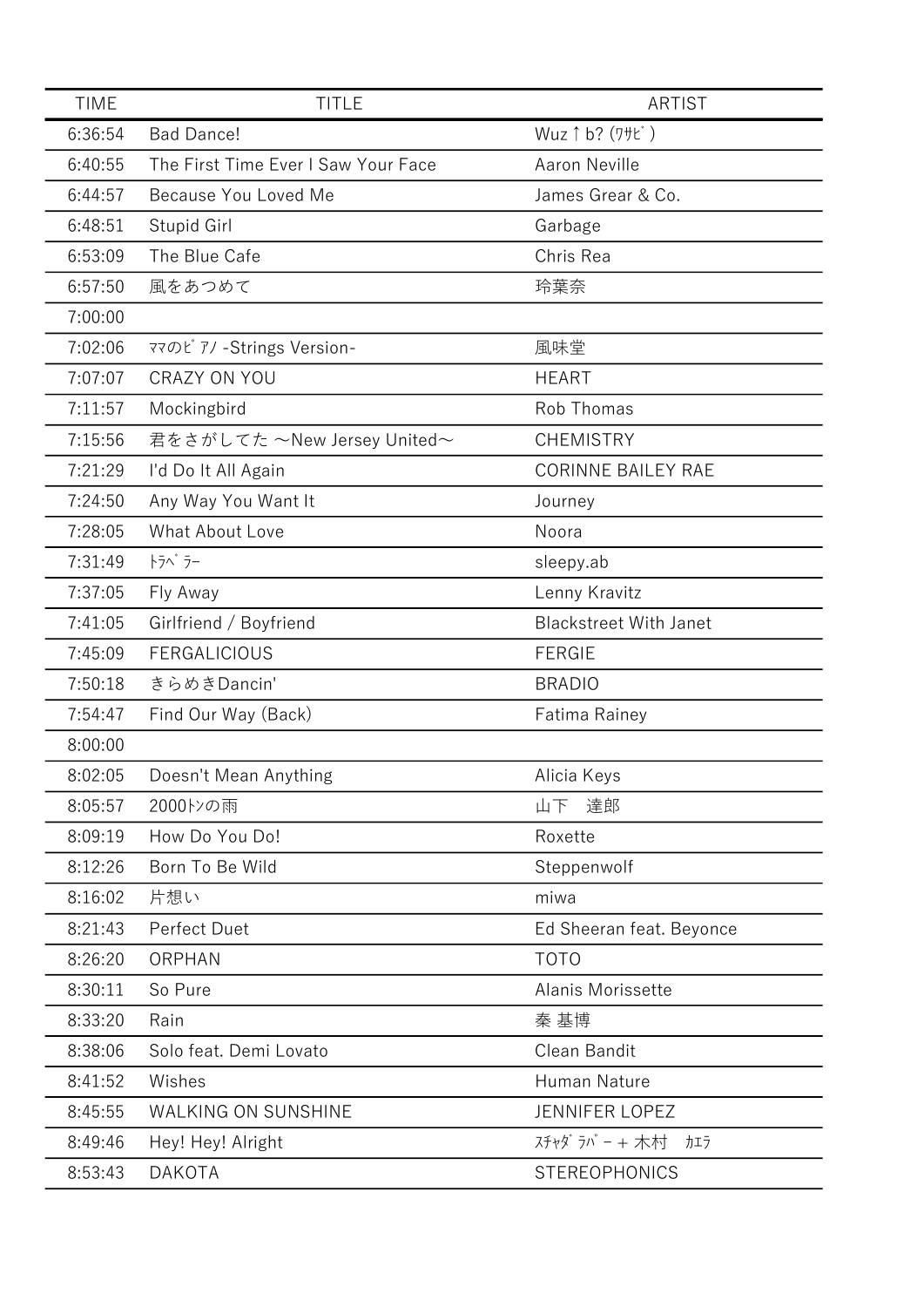| <b>TIME</b> | <b>TITLE</b>                                              | <b>ARTIST</b>                |
|-------------|-----------------------------------------------------------|------------------------------|
| 9:00:00     |                                                           |                              |
| 9:04:35     | LOVE ME CAREFULLY                                         | K-Ci & JoJo                  |
| 9:07:44     | 陽のあたる坂道                                                   | The Gospellers               |
| 9:12:25     | Just A Girl                                               | No Doubt                     |
| 9:15:51     | Beautiful                                                 | <b>ERIC MARTIN</b>           |
| 9:20:02     | Everything                                                | Misia                        |
| 9:26:54     | Let Me                                                    | Zayn                         |
| 9:30:18     | FIND MY LOVE                                              | FAIRGROUND ATTRACTION        |
| 9:33:51     | Minute By Minute                                          | The Doobie Brothers          |
| 9:37:36     | 僕に彼女ができたんだ                                                | SHISHAMO                     |
| 9:40:44     | If It's Love                                              | Train                        |
| 9:44:55     | Say That You Love Me                                      | Laila                        |
| 9:48:42     | さよならフロンティア                                                | Galileo Galilei              |
| 9:53:31     | 男と女 - GRANDE MIX-                                         | Clementine                   |
| 11:00:00    |                                                           |                              |
| 11:01:01    | <b>SATISFIED</b>                                          | <b>RHONA</b>                 |
| 11:05:23    | Bye My Darling!                                           | Crystal Kay                  |
| 11:09:45    | BABY, PLEASE DON'T GO                                     | <b>AEROSMITH</b>             |
| 11:13:08    | Blame It On The Love Of Rock & Roll                       | Bon Jovi                     |
| 11:17:29    | アイラブ ユー                                                   | 西野 カナ                        |
| 11:21:07    | Without Me                                                | Halsey                       |
| 11:24:45    | Some Kind Of Friend                                       | <b>Barry Manilow</b>         |
| 11:28:38    | Blame It On Your Love feat. Lizzo                         | Charli XCX                   |
| 11:32:11    | いつもの風景                                                    | 斉藤 和義                        |
| 11:35:57    | Pretzelbodylogic                                          | Prince & 3rdeyegirl          |
| 11:39:44    | DO YOU WANNA GET FUNKY ~ GOT TO BE REAL C+C MUSIC FACTORY |                              |
| 11:43:54    | <b>BE YOUR GIRL</b>                                       | <b>TEEDRA MOSES</b>          |
| 11:48:17    | With No Shoes                                             | The Charlatans               |
| 11:52:53    | のうぜんかつら                                                   | 安藤<br>裕子                     |
| 11:58:12    | Reptile                                                   | Eric Clapton                 |
| 12:00:00    |                                                           |                              |
| 12:01:00    | Celebrate                                                 | MIKA feat. PHARRELL WILLIAMS |
| 12:04:06    | <b>CHARM</b>                                              | WANIMA                       |
| 12:08:06    | <b>Russian Roulette</b>                                   | Rihanna                      |
| 12:11:53    | Lovers Rock                                               | sade                         |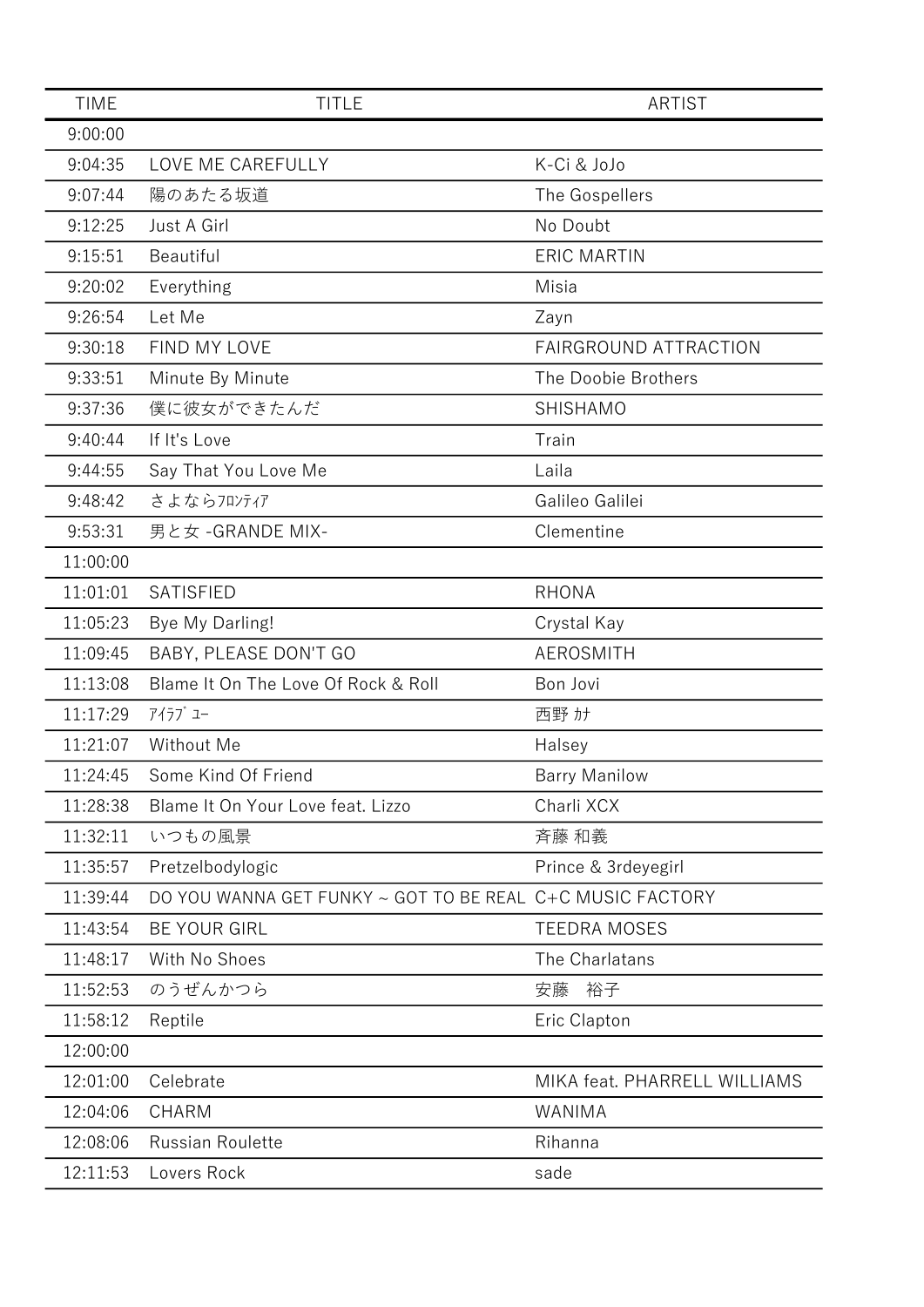| <b>TIME</b> | <b>TITLE</b>                               | <b>ARTIST</b>                      |
|-------------|--------------------------------------------|------------------------------------|
| 12:16:15    | Deep River                                 | 宇多田 ヒカル                            |
| 12:20:46    | Separated                                  | <b>USHER</b>                       |
| 12:25:16    | Steal Away                                 | Robbie Dupree                      |
| 12:28:39    | Head To Toe                                | Lisa Lisa & Cult Jam               |
| 12:33:53    | Bell                                       | androp                             |
| 12:37:37    | Steal My Sunshine                          | Len                                |
| 12:41:20    | Miles Away                                 | <b>BASIA</b>                       |
| 12:45:23    | Call Me                                    | Le Click Featuring Kayo            |
| 12:49:22    | <b>COZMIC TRAVEL</b>                       | SOUL'd OUT                         |
| 12:54:29    | let's just call it love                    | <b>LISA STANSFIELD</b>             |
| 13:00:00    |                                            |                                    |
| 13:01:00    | She Wolf                                   | Shakira                            |
| 13:04:05    | <b>ALL THE WAY</b>                         | CRAIG DAVID FEAT. BONNIE PINK      |
| 13:08:12    | <b>TAKE COVER</b>                          | MR. BIG                            |
| 13:12:48    | The Girl From Yesterday                    | The Eagles                         |
| 13:16:18    | 恋のはじまりはいつも突然に                              | Chay                               |
| 13:19:45    | <b>Small Talk</b>                          | <b>Katy Perry</b>                  |
| 13:22:43    | Evil Flower                                | Noel Gallagher's High flying Birds |
| 13:27:21    | Stay (Wasting Time)                        | Dave Matthews Band                 |
| 13:33:16    | 流動体について                                    | 小沢<br>健二                           |
| 13:37:19    | <b>Skinny Genes</b>                        | ELIZA DOOLITTLE                    |
| 13:40:44    | It's Alright Now                           | RAHSAAN PATTERSON                  |
| 13:46:11    | <b>KPAFUCA</b>                             | <b>KEZIAH JONES</b>                |
| 13:49:40    | SAYONERA^ /^ -                             | 加藤<br>ミリヤ                          |
| 13:54:08    | I'm So Lonely                              | Cast                               |
| 16:00:00    |                                            |                                    |
| 16:00:16    | Only Time                                  | Enya                               |
| 16:03:49    | 町                                          | 阿部 芙蓉美                             |
| 16:07:20    | Anything Is Possible                       | <b>Philip Bailey</b>               |
| 16:10:46    | Not Myself Tonight                         | Christina Aguilera                 |
| 16:13:58    | MW $\sim$ Dear Mr. & Ms. Ł $\hbar$ $\hbar$ | flumpool                           |
| 16:18:34    | Freedom Fighters                           | THE MUSIC                          |
| 16:22:26    | Runaway                                    | Neyorican Soul                     |
| 16:33:01    | Don't Let Me Be Lonely Tonight             | James Taylor                       |
| 16:35:35    | Here Comes My Love                         | Mr. Children                       |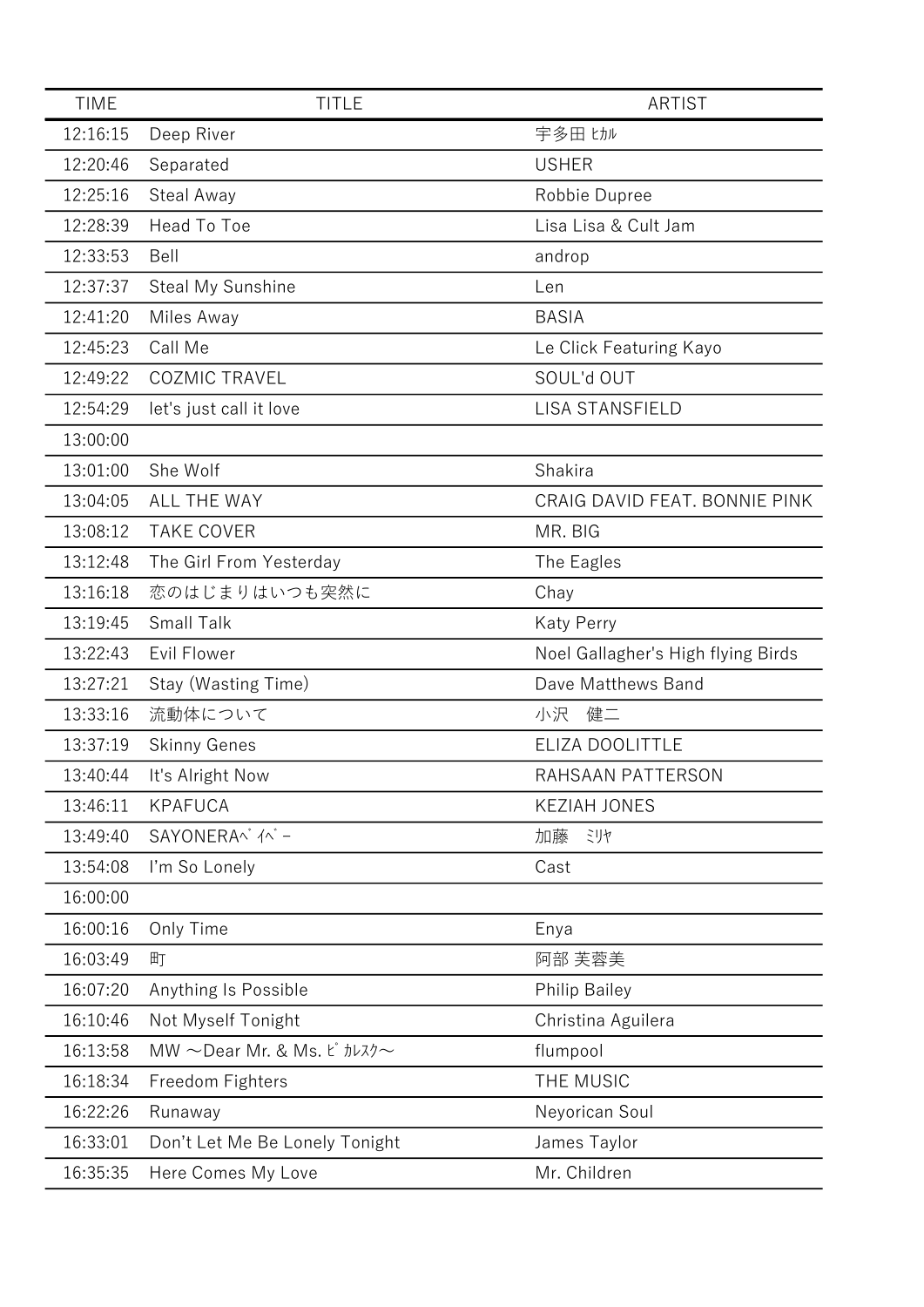| <b>TIME</b> | <b>TITLE</b>                      | <b>ARTIST</b>             |
|-------------|-----------------------------------|---------------------------|
| 16:41:49    | IN MY HEART                       | <b>MOBY</b>               |
| 16:46:22    | CONFESSIONS OF A BROKEN HEART     | LINDSAY LOHAN             |
| 16:50:08    | <b>Beauty Focus</b>               | <b>RIP SLYME</b>          |
| 16:55:46    | Be Strong Now                     | James Iha                 |
| 17:00:00    |                                   |                           |
| 17:00:14    | I'll Always Love You              | <b>Taylor Dayne</b>       |
| 17:04:30    | Echo                              | <b>DEAN FUJIOKA</b>       |
| 17:09:01    | Lay Me Down                       | Sam Smith feat. Tiesto    |
| 17:12:35    | DO IT LIKE THAT                   | RICKI-LEE                 |
| 17:15:29    | Sugar!!                           | Fujifabric                |
| 17:19:37    | ROOFTOPS (A LIBERATION BROADCAST) | <b>LOSTPROPHETS</b>       |
| 17:23:52    | Crocodile                         | Underworld                |
| 17:31:11    | <b>HALO</b>                       | <b>BEYONCE</b>            |
| 17:35:31    | 大切                                | <b>FUNKY MONKEY BABYS</b> |
| 17:41:07    | Daughters                         | John Mayer                |
| 17:45:04    | Why Should I Care                 | Diana Krall               |
| 17:48:35    | また会う日まで                           | <b>SOFFet</b>             |
| 17:53:21    | Fastlove                          | George Michael            |
| 18:00:00    |                                   |                           |
| 18:00:15    | That's Why (You Go Away)          | Michael Learns To Rock    |
| 18:04:23    | $\Box \Box \Box -$                | Bump Of Chicken           |
| 18:09:52    | Woman Like Me feat. Nicki Minaj   | Little Mix                |
| 18:13:41    | MY AMAZING GRACE                  | <b>KELLY SWEET</b>        |
| 18:17:54    | 太陽のかけら                            | Orange pekoe              |
| 18:22:16    | Crying Lightning                  | <b>Arctic Monkeys</b>     |
| 18:26:05    | I Swear                           | All-4-One                 |
| 18:31:11    | Angie                             | The Rolling Stones        |
| 18:35:41    | ありがとう                             | 高橋 優                      |
| 18:41:28    | Goodbye                           | Spice Girls               |
| 18:45:37    | <b>BABY YOU BELONG</b>            | <b>FAITH HILL</b>         |
| 18:49:54    | シシカバ ブー                           | ゆず                        |
| 18:54:35    | Amar Haciend El Amor              | Celine Dion               |
| 19:00:00    |                                   |                           |
| 19:00:15    | any time, any place               | janet jackson             |
| 19:07:03    | 深呼吸                               | ハナレグミ                     |
|             |                                   |                           |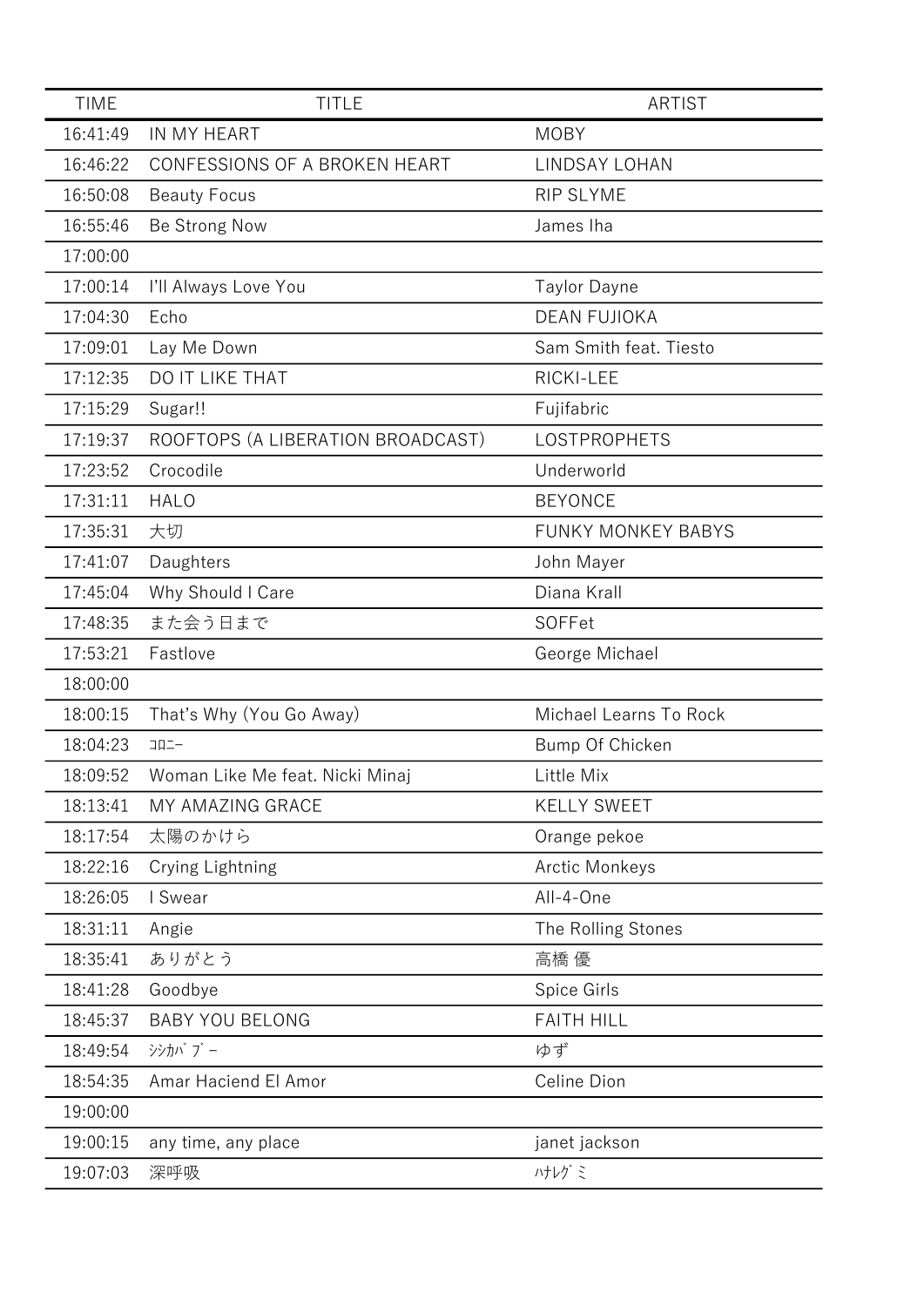| <b>TIME</b> | <b>TITLE</b>                          | <b>ARTIST</b>                       |
|-------------|---------------------------------------|-------------------------------------|
| 19:10:49    | Don't Leave Me Alone feat. Anne-Marie | David Guetta                        |
| 19:13:51    | SOMEWHERE ONLY WE KNOW                | LILY ALLEN                          |
| 19:17:26    | めくれたオレンジ                              | 東京スカパラダイスオーケストラ                     |
| 19:21:44    | S.M.D.U.                              | <b>Brock Landars</b>                |
| 19:26:02    | You'll Be In My Heart                 | <b>Phil Collins</b>                 |
| 19:31:11    | Hello                                 | 絢香                                  |
| 19:37:00    | I'll Never Break Your Heart           | <b>Backstreet Boys</b>              |
| 19:41:34    | Flawed ~埋まらないパズル                      | Delta Goodrem                       |
| 19:46:05    | はじまりのうた                               | <b>PUFFY</b>                        |
| 19:50:24    | Great DJ                              | THE TING TINGS                      |
| 19:53:45    | THE HEART WANTS WHAT IT WANTS         | <b>DARREN HAYES</b>                 |
| 20:00:00    |                                       |                                     |
| 20:00:15    | IF I WERE YOU                         | <b>HOOCASTANK</b>                   |
| 20:04:16    | I WAS IN LOVE                         | FANTASTIC PLASTIC MACHINE feat. 細美武 |
| 20:08:45    | The Cure                              | Lady Gaga                           |
| 20:12:12    | Heavy                                 | Linkin Park feat. Kiiara            |
| 20:15:08    | タイムマシンにおねがい                           | サテ゛ィスティック・ミカ・バ ント゛                  |
| 20:19:28    | Fair                                  | Ben Folds Five                      |
| 20:25:26    | Everywhere                            | Chaka Khan                          |
| 20:31:11    | Tattoo                                | Jordin Sparks                       |
| 20:35:01    | So Beautiful                          | 久保田 利伸                              |
| 20:39:42    | I Need You                            | <b>LeANN RIMES</b>                  |
| 20:43:25    | So Far Away                           | <b>Rod Stewart</b>                  |
| 20:47:49    | ヒトリノ夜                                 | Porno Graffitti                     |
| 20:51:53    | Say It Right                          | <b>NELLY FURTADO</b>                |
| 20:55:34    | Sing Along                            | Fun Factory                         |
| 21:00:00    |                                       |                                     |
| 21:00:15    | Holiday                               | Madonna                             |
| 21:04:13    | ドレッシング                                | 山崎 まさよし                             |
| 21:07:43    | Lady Love Me (One More Time)          | George Benson                       |
| 21:11:40    | Cry On                                | 112                                 |
| 21:17:12    | LOVE is.                              | MiChi                               |
| 21:22:03    | <b>Twilight Zone</b>                  | Manhattan Transfer                  |
| 21:26:04    | Saturday Nite                         | The Brand New Heavies               |
| 21:31:11    | Believe In You                        | Amanda Marshall                     |